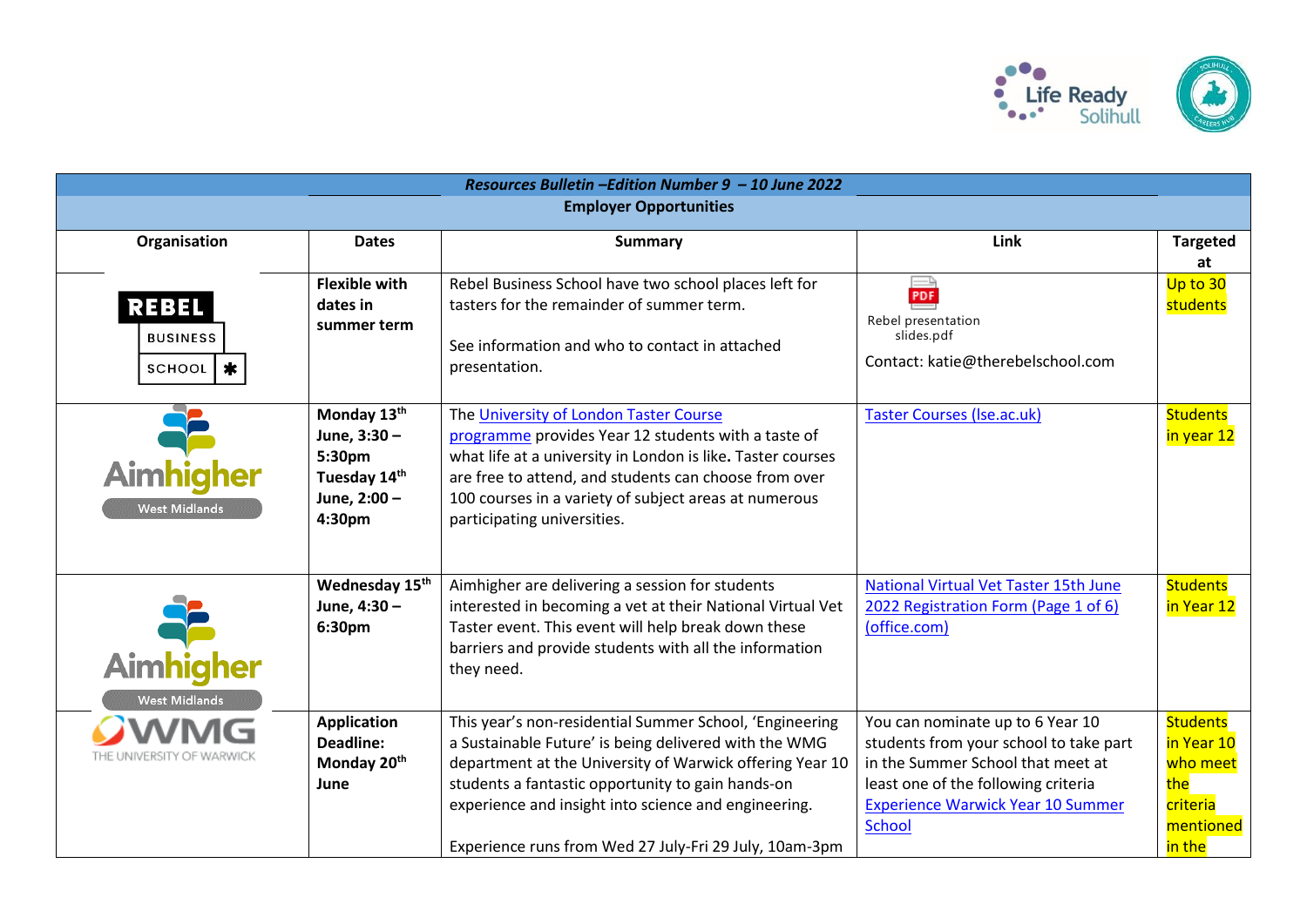

|                                |                                                     |                                                                                                                                                                                                                                                                                                                                   | If you need any help contact:<br>warwicksummerschools@warwick.ac.uk.                                                | summary<br>box                |
|--------------------------------|-----------------------------------------------------|-----------------------------------------------------------------------------------------------------------------------------------------------------------------------------------------------------------------------------------------------------------------------------------------------------------------------------------|---------------------------------------------------------------------------------------------------------------------|-------------------------------|
| <b>SPEAKERS</b><br>for schools | Thursday 23rd<br>June                               | Thursday 23rd June 2022 is International Women in<br>Engineering Day. During this week Speakers for Schools<br>will be showcasing a range of careers celebrating women<br>in industry, with a range of opportunities. Details in<br>attached poster.                                                                              | $\frac{1}{\log}$<br><b>West Midlands</b><br>Women in Industry.                                                      | <b>Students</b>               |
| <b>SPEAKERS</b><br>for schools | Various dates in<br>July                            | Speakers for Schools have a number of Discovery<br>workshops taking place in July. Discovery Workshop are<br>1-2 hour sessions which enables live employer<br>interaction with large groups of young people virtually,<br>aged 11-13 or 14-19, via their Google Meet platform<br>within a classroom setting or whole year groups. | Discovery Workshops   Speakers for<br><b>Schools</b>                                                                |                               |
| <b>CCS</b> Empowers            | <b>Various times</b><br>from Mon 27-<br>Thu 30 June | TCS are inviting students to engage with industry<br>professionals through a series of live events<br>through careers in the digital technology. To book on to<br>the below email Kate Davis:<br>Mon 27 & Tue 28 June, 2.00-3.30pm<br>Wed 29 & Thu 30 June, 10-11.30am                                                            | <b>Email here</b>                                                                                                   | <b>Students</b>               |
| dentsu                         | Friday 1st July                                     | Global creative communication leaders dentsu, open<br>their London office doors to your Year 13s. Looking to<br>start their career now - dentsu want to hear from you.<br>Come along and take part in activities to prep you for job<br>applications and interviews and learn about entry level<br>roles at the company.          | Events - Dentsu Code Rise Up - Connectr                                                                             | <b>Students</b><br>in year 13 |
| <b>SPEAKERS</b><br>for schools | Friday 1 <sup>st</sup> July,<br>11am-12             | #YouMakeTheBBC - apprenticeships and entry level<br>opportunities at the BBC<br>Find out about the range of Business, Technical,<br>Journalism and Production schemes we have on offer<br>and what doing an apprenticeship at the BBC could mean<br>for you.                                                                      | #YouMakeTheBBC - apprenticeships and<br>entry level opportunities at the BBC -<br><b>BBC</b>   Speakers for Schools | <b>Students</b>               |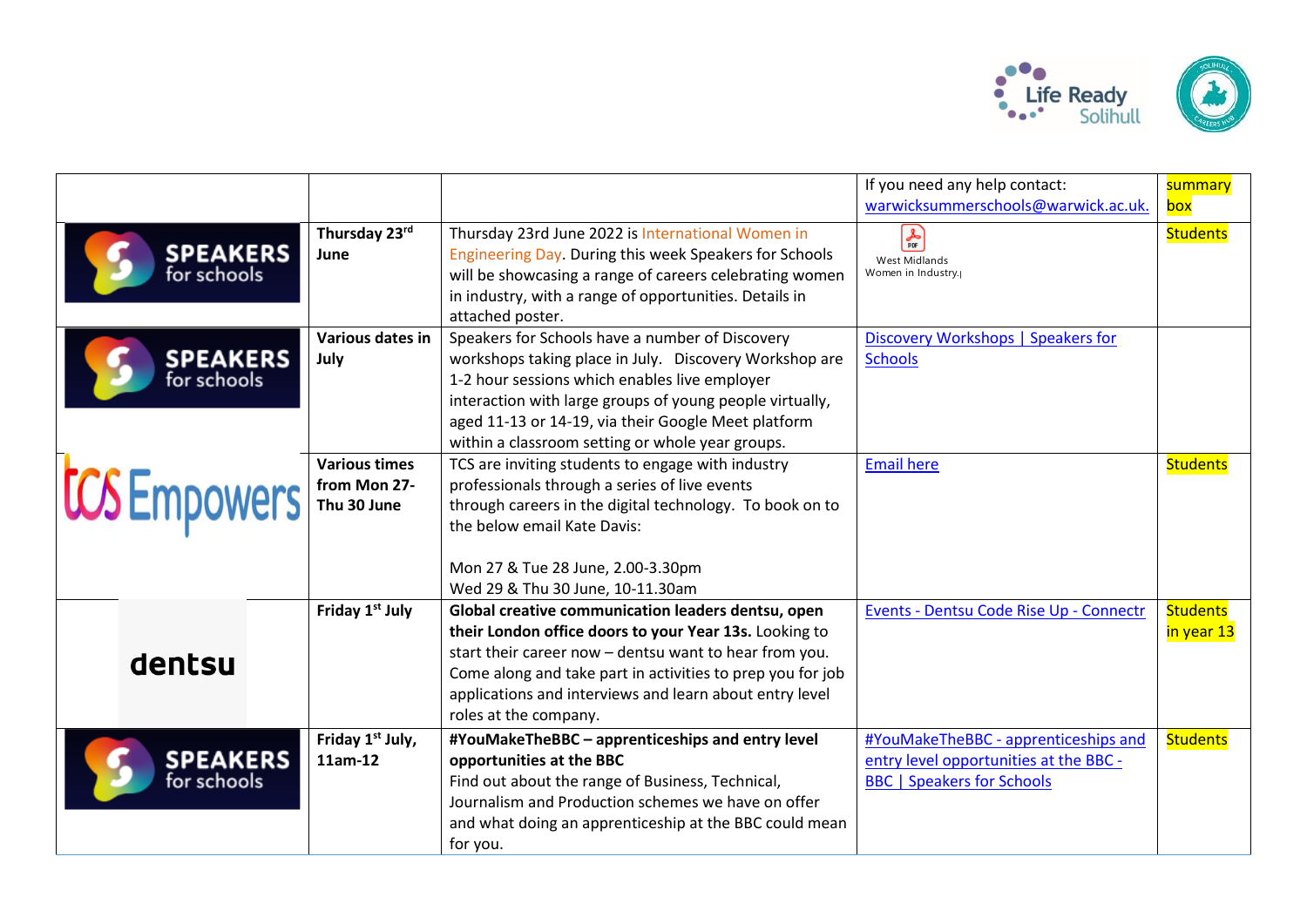

| nationalgrid                   | Monday 4 <sup>th</sup> July<br>- Friday 8 <sup>th</sup> July | Join National Grid for a week of interactive live<br>sessions. Students will learn about net-zero, careers,<br>sustainability, AI, VR and smart cities with interactive<br>projects, quizzes, challenges, and live Q&A session. | National Grid Year 12 Virtual WEX 22 -<br>Connectr      | <b>Students</b><br><mark>in year</mark><br>12/13 |
|--------------------------------|--------------------------------------------------------------|---------------------------------------------------------------------------------------------------------------------------------------------------------------------------------------------------------------------------------|---------------------------------------------------------|--------------------------------------------------|
| <b>SPEAKERS</b><br>for schools | Monday 4 <sup>th</sup><br>July, various<br>times             | Speakers for Schools: Summer Fest 2022 - Creative<br>Careers: Monday's focus is Barbering, Beauty and Body<br>Art. See details in attached document.                                                                            | $\frac{1}{\pi}$<br>Speakers for<br>Schools Proudly Pres | For<br><b>Students</b><br>aged 14+               |
| <b>SPEAKERS</b><br>for schools | Tuesday 5 <sup>th</sup><br>July, various<br>times            | Speakers for Schools: Summer Fest 2022 - Creative<br>Careers: Tuesday's focus is stunts, stage design &<br>festivals. See details in attached document.                                                                         | 晶<br>Speakers for<br>Schools Proudly Pre:               | For<br><b>Students</b><br>aged 14+               |
| <b>SPEAKERS</b><br>for schools | Wednesday 6 <sup>th</sup><br>July, various<br>times          | Speakers for Schools: Summer Fest 2022 - Creative<br>Careers: Wednesday's focus is entertainment, art &<br>languages. See details in attached document.                                                                         | $\frac{1}{\pi}$<br>Speakers for<br>Schools Proudly Pre: | For<br><b>Students</b><br>aged 14+               |
| <b>SPEAKERS</b><br>for schools | Wednesday 6 <sup>th</sup><br>July                            | Willmott Dixon are offering a fantastic opportunity for<br>SEND students in mainstream education to take part in<br>an insight session exploring the construction industry.                                                     | Register here                                           | <b>SEND</b><br>students                          |
| <b>SPEAKERS</b><br>for schools | Thursday 7th<br>July, various<br>times                       | Speakers for Schools: Summer Fest 2022 - Creative<br>Careers: Thursday's focus is product design, creative<br>writing, broadcasting & Djing                                                                                     | $\frac{1}{\pi}$<br>Speakers for<br>Schools Proudly Pre: | For<br><b>Students</b><br>aged 14+               |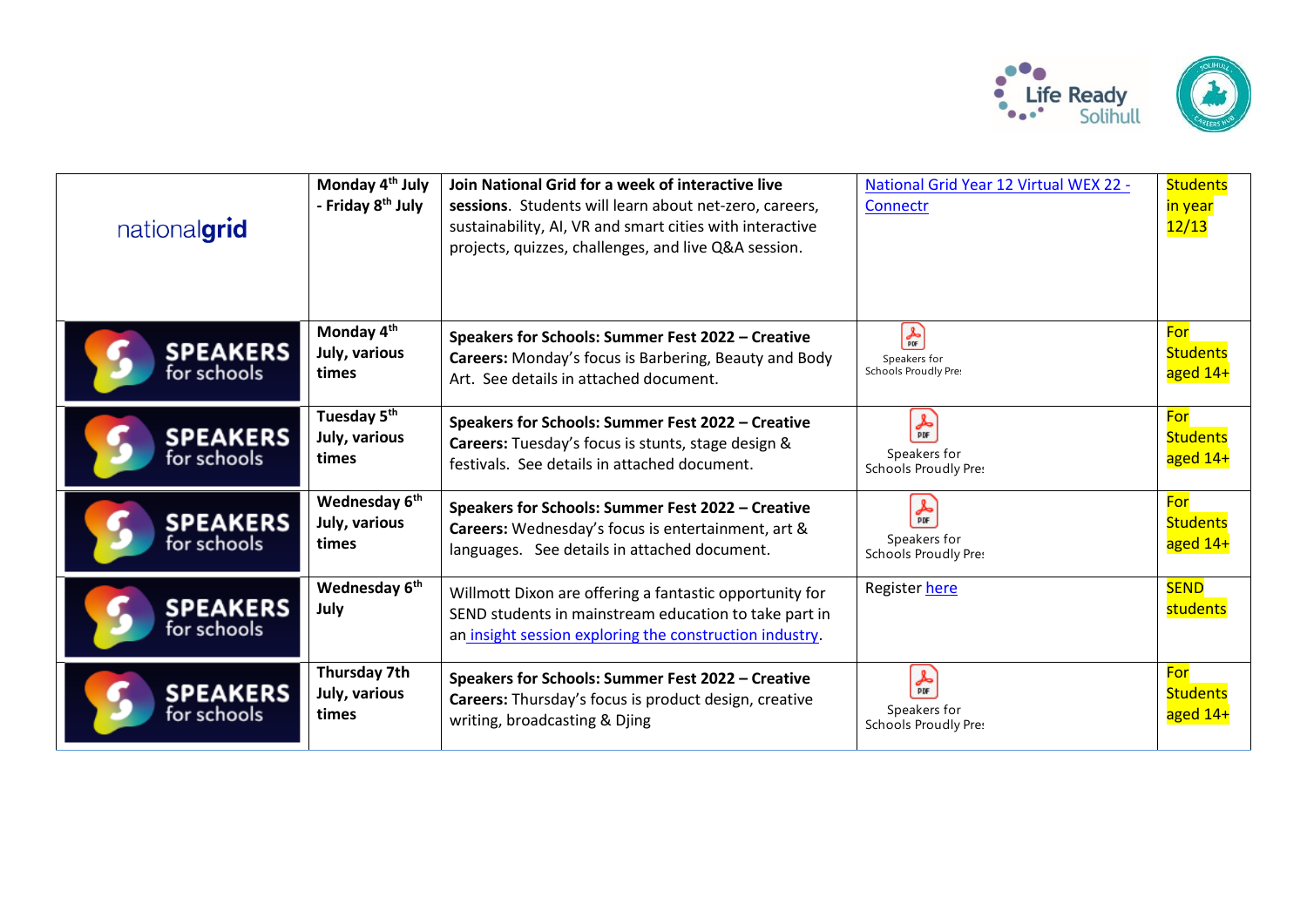

| The Manufacturers' Organisation  | <b>Event takes</b><br>place on the 7 <sup>th</sup><br><sup>of</sup> July      | Make UK have launched National Manufacturing Day,<br>which will be taking place on Thursday 7th July.<br>Manufacturing companies across the country will be<br>opening their doors to give communities the chance to<br>see the potential apprenticeships and careers available<br>in the sector. | Home   NMD 2022<br>(nationalmanufacturingday.org)                           | School<br>leavers,                                  |
|----------------------------------|-------------------------------------------------------------------------------|---------------------------------------------------------------------------------------------------------------------------------------------------------------------------------------------------------------------------------------------------------------------------------------------------|-----------------------------------------------------------------------------|-----------------------------------------------------|
| <b>SPEAKERS</b><br>for schools   | Friday 8 <sup>th</sup> July,<br>various times                                 | Speakers for Schools: Summer Fest 2022 - Creative<br>Careers: Friday's focus is street art, digital and digital<br>story-telling                                                                                                                                                                  | $\frac{1}{\text{p} \cdot \text{p}}$<br>Speakers for<br>Schools Proudly Pre: | For<br><b>Students</b><br>aged 14+                  |
| careermap<br>www.careermap.co.uk | Friday 8 <sup>th</sup> July at<br><b>Millennium</b><br>Point, $10am -$<br>3pm | The Festival of Apprenticeships is a careers roadshow<br>exhibition promoting apprenticeships! Top employers<br>and learning providers will be showcasing their talent<br>and opportunities to future apprentices. The event will<br>also feature a career zone and skills zone.                  | To book visit: Birmingham - Festival of<br><b>Apprenticeships</b>           | <b>Students</b><br>in year 10<br>$811,16+$<br>& 18+ |
| CMS<br>law-tax-future            | <b>Application</b><br><b>Deadline: Friday</b><br>22 <sup>nd</sup> July        | Any Year 12 students interested in Law?<br>CMS is a future facing commercial law have launched<br>their new Career Hub. They are offering Year 12 students<br>a chance to join their Solicitor Apprenticeship<br>programme.                                                                       | <b>CMS - Connectr</b>                                                       | <b>Students</b><br>in year 12                       |
| <b>Springpod</b>                 | <b>Various dates</b>                                                          | Take a look at the latest work experience opportunities<br>for students with Springpod.                                                                                                                                                                                                           | <b>Virtual Work Experience Search</b><br>(springpod.com)                    | <b>Students</b>                                     |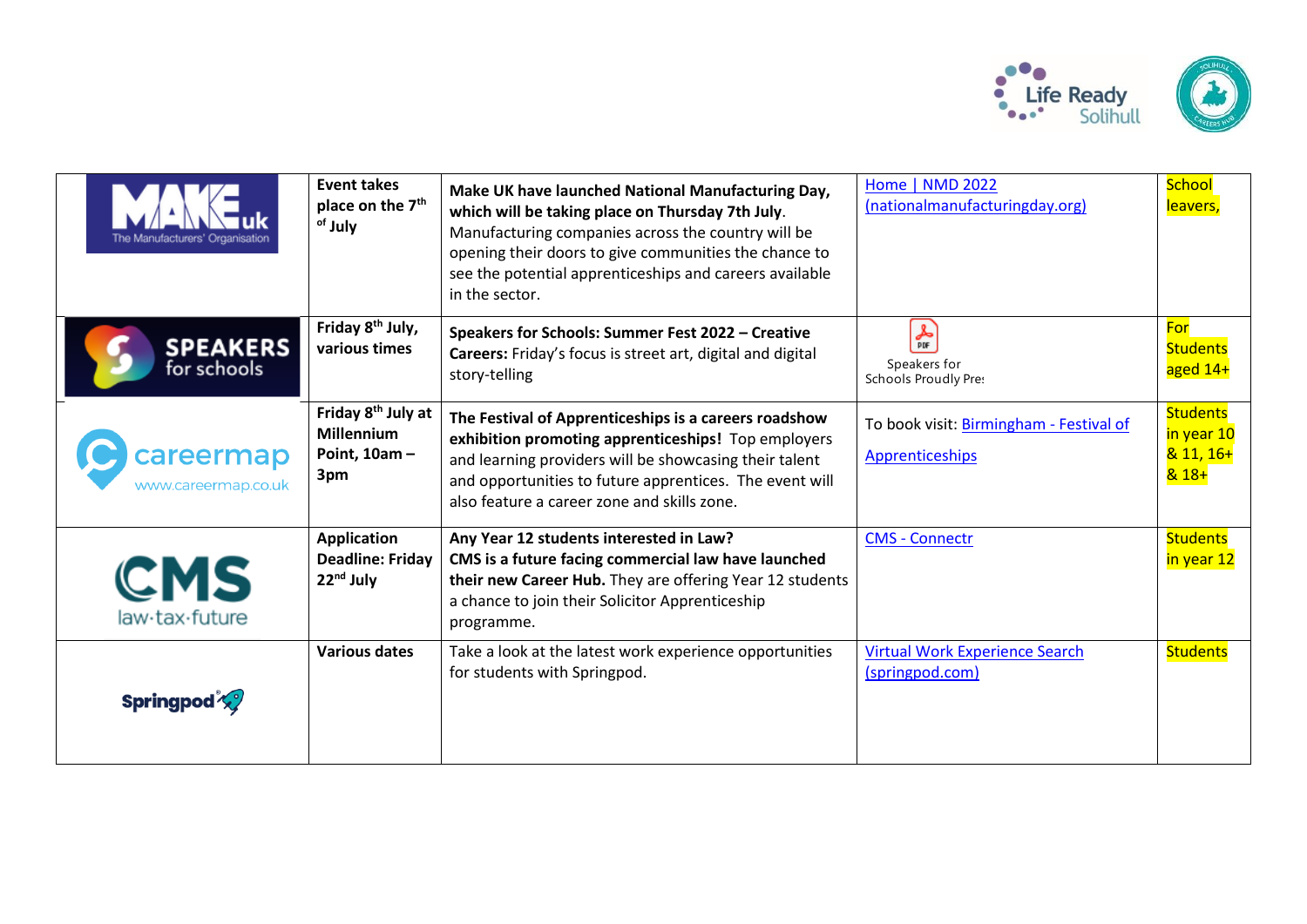

|                                                              |                                                     | <b>Resources</b>                                                                                                                                                                                                                                                                                           |                                                                                                                                                 |                                          |
|--------------------------------------------------------------|-----------------------------------------------------|------------------------------------------------------------------------------------------------------------------------------------------------------------------------------------------------------------------------------------------------------------------------------------------------------------|-------------------------------------------------------------------------------------------------------------------------------------------------|------------------------------------------|
| Organisation                                                 | <b>Dates</b>                                        | <b>Summary</b>                                                                                                                                                                                                                                                                                             | Link                                                                                                                                            | <b>Targeted</b><br>at                    |
| <b>ECAREERS &amp;</b><br><b>ENTERPRISE</b><br><b>COMPANY</b> | Tuesday 14th<br>June, 3:30 -<br>4:30pm              | Compass+ can help you benchmark, manage, track, and<br>report your school's careers programme.<br>Join this webinar to: -<br>- help you get to grips with the basics<br>- discover handy hints and tips<br>- find further help & support, including free self-serve<br>training                            | <b>Webinar Registration - Zoom</b>                                                                                                              | Careers<br>Leaders                       |
| <b>ECAREERS &amp;</b><br><b>ENTERPRISE</b><br><b>COMPANY</b> | Thursday 23rd<br>June, 3:30 -<br>4:30 <sub>pm</sub> | Join the 'Future Skills Questionnaire' webinar to:<br>• Understand how the Future Skills Questionnaire can<br>help you capture the learning outcomes of careers<br>guidance based on your students perceptions.<br>• Support individual student needs.<br>• Inform improvements to your careers programme. | <b>Webinar Registration - Zoom</b>                                                                                                              | Careers<br>Leaders                       |
| Aimhigher<br><b>West Midlands</b>                            | Thursday 23rd<br>June                               | Aimhigher West Midlands would like to invite you to<br>join them for their Aimhigher Conference for Teachers<br>and Advisers. The event will be held in person at the<br>University of Birmingham's Edgbaston campus. They will<br>have some interesting talks around the following                        | Aimhigher Conference for Teachers &<br>Advisers (onlinesurveys.ac.uk)<br>$\frac{1}{\text{p} \cdot \text{p}}$<br>Aimhigher<br>Conference Program | <b>Teachers</b><br>& Careers<br>Advisers |
| <b>THE</b><br>ASK<br>PROGRAMME<br>T LEVELS                   | Monday 27th<br>June, 3:30 -<br>4:30pm               | CPD session for teachers and staff on Traineeships                                                                                                                                                                                                                                                         | Traineeships: A CPD talk for Teachers &<br>Staff Registration, Mon 27 Jun 2022 at<br>15:30   Eventbrite                                         | Teachers<br>& School<br>staff.           |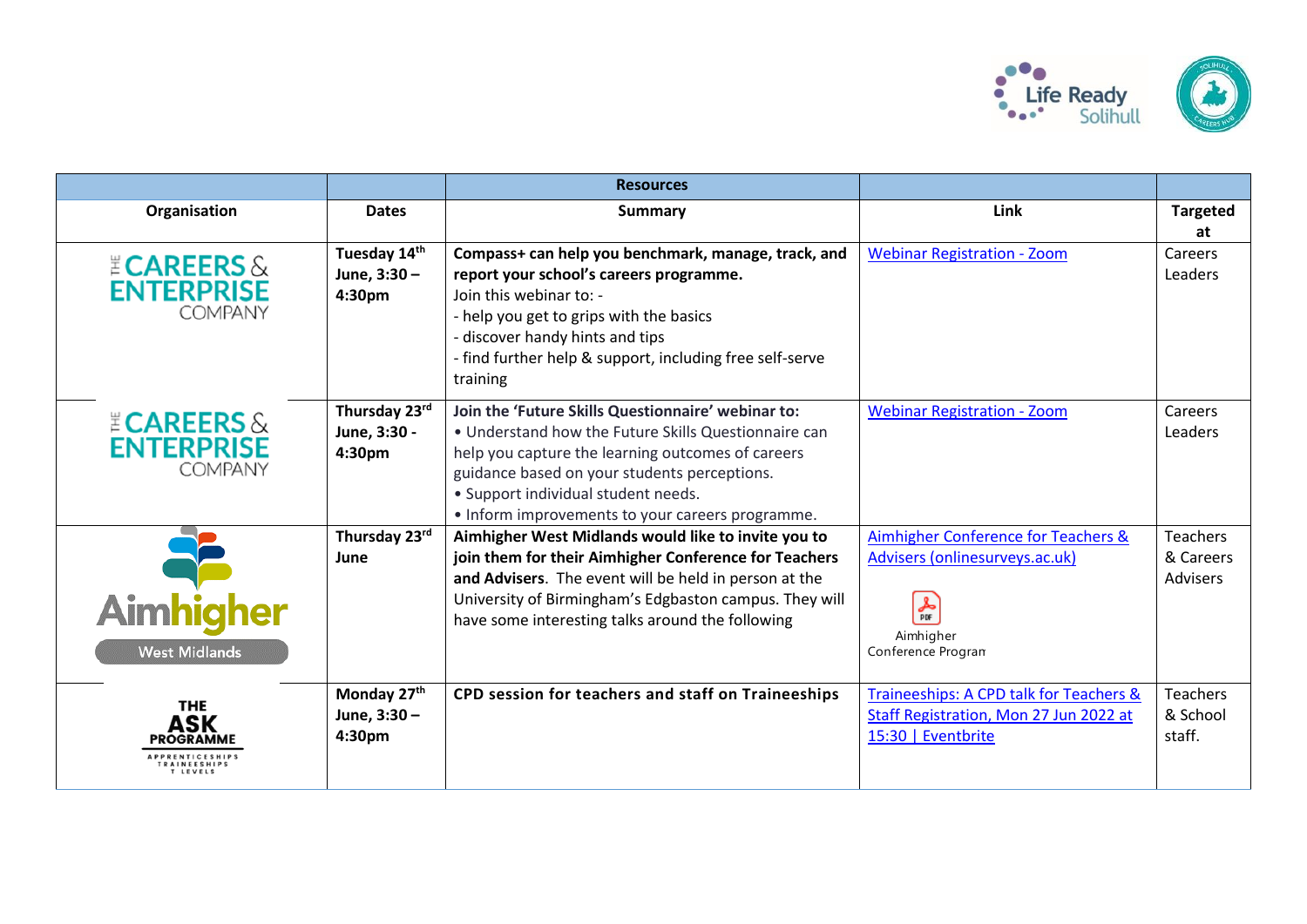

| <b>STEM</b>                                                                                              | Monday 27th<br>June, Friday<br>$1st$ July          | STEM Clubs Week is a free, virtual event that is a week-<br>long celebration of STEM Clubs across the country. This<br>year's theme is SPACE, and throughout the week, STEM<br>Club leaders and young people alike will be inspired by<br>an exciting timetable of space-themed virtual sessions,<br>including talks, fun challenges, and webinars. | <b>STEM Clubs Week   STEM</b>                                                                                          | <b>Students</b>                       |
|----------------------------------------------------------------------------------------------------------|----------------------------------------------------|-----------------------------------------------------------------------------------------------------------------------------------------------------------------------------------------------------------------------------------------------------------------------------------------------------------------------------------------------------|------------------------------------------------------------------------------------------------------------------------|---------------------------------------|
|                                                                                                          | <b>Support for</b><br><b>STEM Clubs</b>            | STEM Learning enrichment partners at Coventry<br>University are here to support schools with STEM Club<br>activity, whether they already have existing STEM Clubs<br>in schools or not. The team are happy to discuss<br>suggested activities, resources to use in sessions as well<br>as access to free CPD to support clubs to thrive.            | Email Bethany or Kayleigh: enrichment-<br>westmids@coventry.ac.uk                                                      | <b>Teachers</b>                       |
| <b>THE</b><br>ASK<br><b>PROGRAMME</b><br><b>IPPRENTICESHIPS</b><br><b>RAINEESHIPS</b><br>T LEVELS        | Tuesday 28 <sup>th</sup><br>June, 3:30 -<br>4:30pm | CPD session for teachers and staff on<br>apprenticeships. Join this seminar to debunk<br>myths and break down<br>stigma surrounding apprenticeships so<br>that attendees leave with a greater<br>understanding of the pathway.                                                                                                                      | Apprenticeship CPD : A talk for Teachers<br>& Staff Registration, Tue 28 Jun 2022 at<br>15:30   Eventbrite             | <b>Teachers</b><br>& School<br>staff. |
| <b>THE</b><br><b>ASK</b><br><b>PROGRAMME</b><br><b>PPRENTICESHIPS</b><br><b>TRAINEESHIPS</b><br>T LEVELS | Wednesday<br>$29th$ June,<br>$4:30 - 6:30$ pm      | CPD session on CV and Apprenticeship Application<br>Masterclass for Teachers and Staff.                                                                                                                                                                                                                                                             | CV and Application Workshop: A CPD<br>talk for Teachers & Staff Registration,<br>Wed 29 Jun 2022 at 15:30   Eventbrite | <b>Teachers</b><br>& School<br>staff. |
| <b>THE</b><br><b>ASK</b><br><b>PROGRAMME</b><br>PPRENTICESHIPS<br><b>TRAINEESHIPS</b><br><b>TIFVELS</b>  | Thursday 30th<br>June, 3:30 -<br>4:30pm            | CPD session on T-LEVELS for teachers and staff.                                                                                                                                                                                                                                                                                                     | T- Levels: A CPD talk for Teachers &<br>Staff Registration, Thu 30 Jun 2022 at<br>15:30   Eventbrite                   | <b>Teachers</b><br>& School<br>staff. |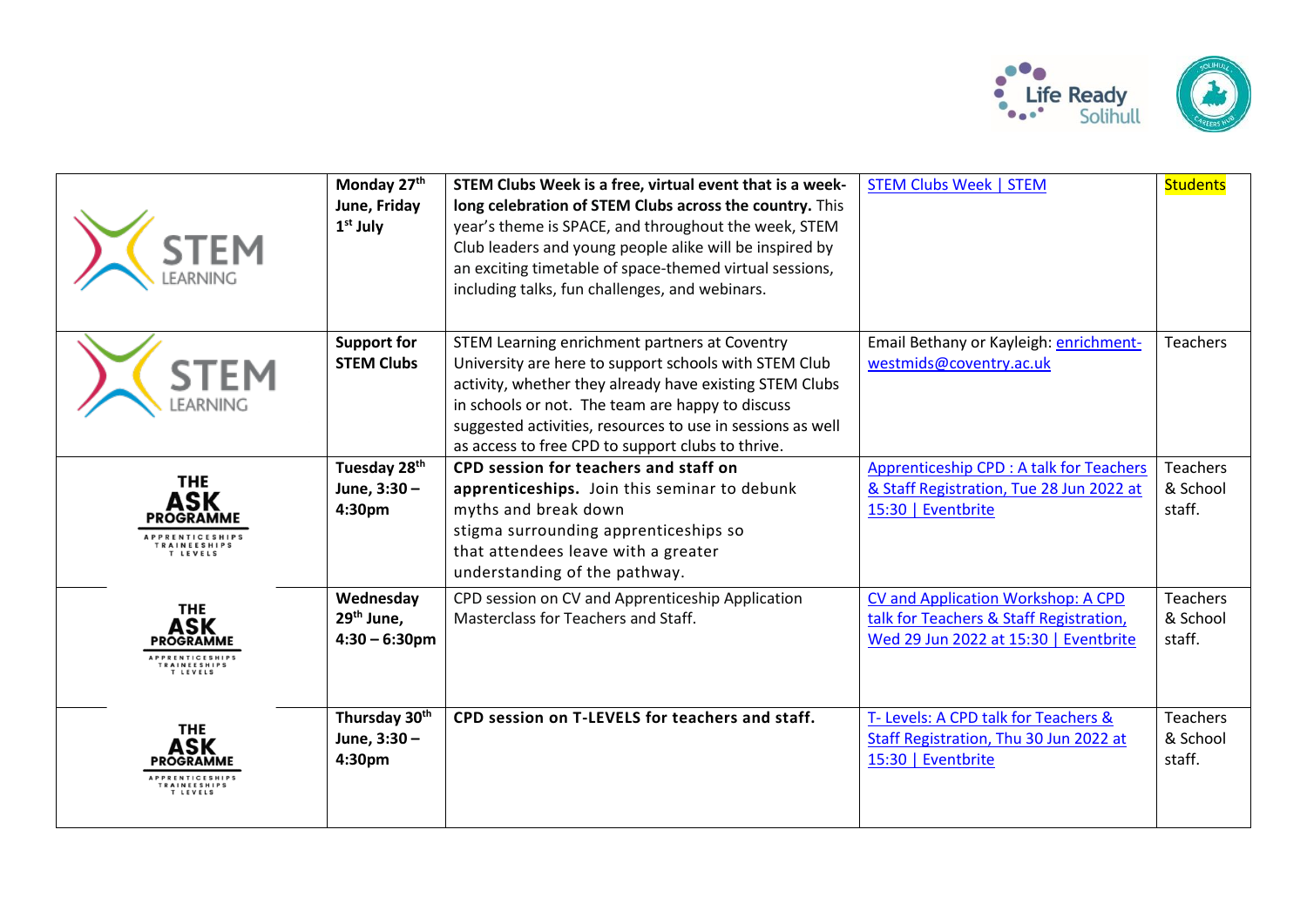

| collaboration between ESA & national partners                                                                                | <b>Registration is</b><br>now open for<br>2022/23 | The CanSat competition provides students with the<br>opportunity to have practical experience working on a<br>small-scale space project. They are tasked with designing<br>and building their own simulation of a real satellite,<br>integrated within the volume and shape of a soft drink<br>can. | CanSat   STEM<br>Each team should comprise of between<br>4-6 students, assisted by a teacher or<br>tutor. Multiple teams can be registered<br>from the same school/college. | <b>Students</b><br>aged<br>between<br>$14 - 19$<br>years old                    |
|------------------------------------------------------------------------------------------------------------------------------|---------------------------------------------------|-----------------------------------------------------------------------------------------------------------------------------------------------------------------------------------------------------------------------------------------------------------------------------------------------------|-----------------------------------------------------------------------------------------------------------------------------------------------------------------------------|---------------------------------------------------------------------------------|
|                                                                                                                              | <b>Contact for</b><br>dates/times                 | Free STEM workshops for Years' 7 to 9; curriculum<br>linked and meets Gatsby Benchmarks 2, 4 & 5.<br>For enquiries or to book your Energy Quest Workshop<br>now. Contact the team now.                                                                                                              | Contact us here                                                                                                                                                             | Students<br><mark>in year 7 -</mark><br>$\overline{9}$                          |
| <b>Aimhigher</b><br><b>West Midlands</b>                                                                                     | Online<br><b>Resource</b>                         | We are very excited to share the third edition of the<br>Aimhigher magazine, 'Get Ahead'! This edition is full of<br>interesting and insightful articles for your learners to<br>enjoy.                                                                                                             | Aimhigher West Midlands Get Ahead<br><b>Magazine Volume 3</b><br>(aimhigherwm.ac.uk)                                                                                        | The Get<br>Ahead<br>magazine<br>is suitable<br>for<br>students in<br>years 8-13 |
| CareerScope<br><b>OSPITALITY   LEISURE   TOURISM</b><br>Supporting our people, attracting<br>talent & promoting the industry | Online<br><b>Resource</b>                         | The Hospitality Sector's CareerScope platform has been<br>updated with lots of information on Hospitality<br>Apprenticeships, including information on why you<br>should choose a Hospitality Apprenticeship.                                                                                       | About the industry - CareerScope -<br>Hospitality   Leisure   Tourism                                                                                                       | School<br>Leavers &<br>Careers<br>Advisors                                      |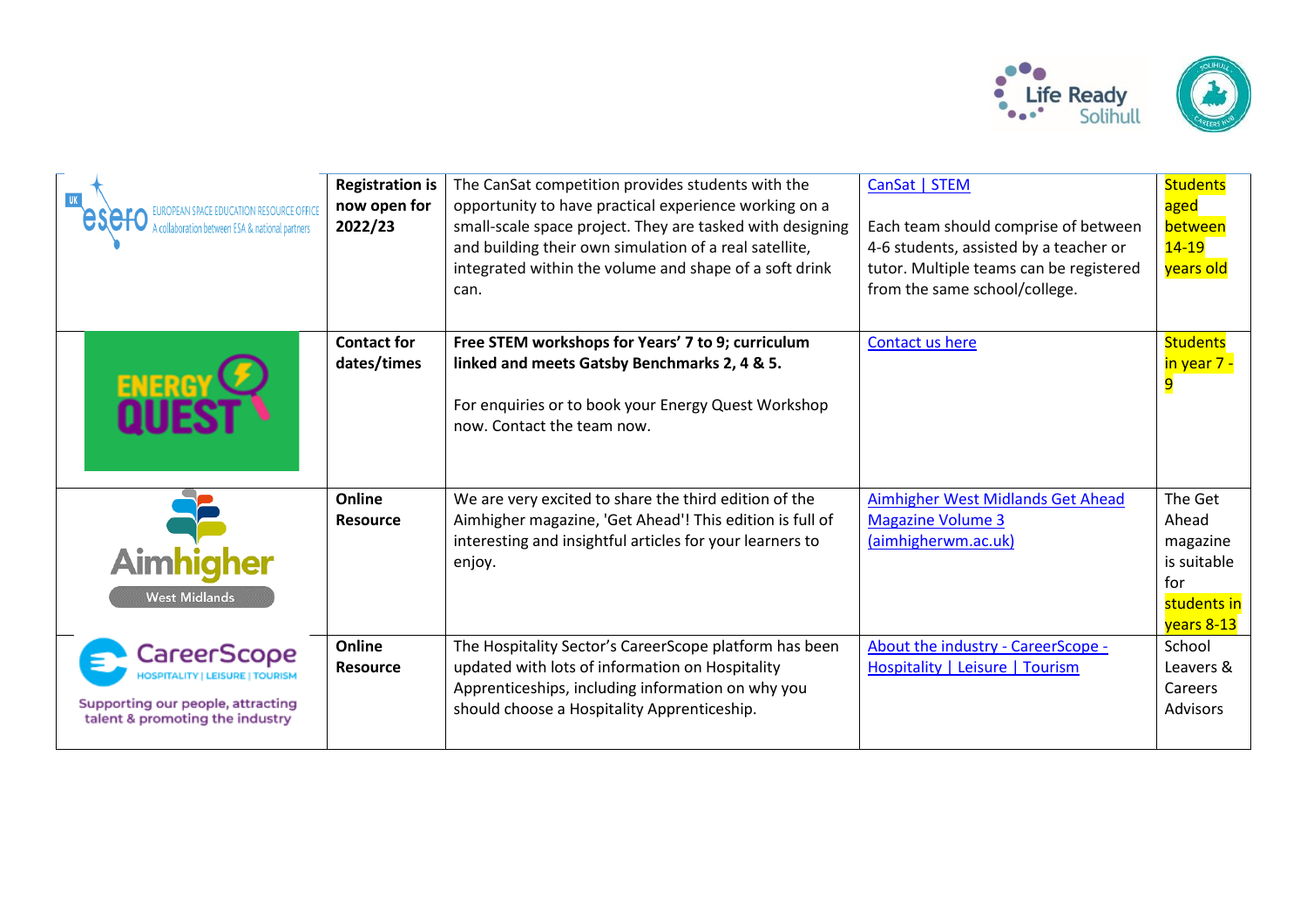

| Aimhigher<br><b>West Midlands</b> | Online<br><b>Resource</b><br>Online | <b>Parents and Guardians - download your FREE</b><br>UniTasterDays Parents' Guide to University brochure!<br>The Parents' Guide to University has been produced by<br>UniTasterDays.com in collaboration with HELOA - to help<br>you, as a parent or guardian, to support your young<br>person with their higher education decisions.<br>A new Nursing film featuring T Level student Bandhana | The Parents' Guide to University -<br><b>University Taster Days</b><br>(unitasterdays.com)<br>Bandhan 1.mp4 (dropbox.com) | Parents &<br><b>Guardians</b><br>School |
|-----------------------------------|-------------------------------------|------------------------------------------------------------------------------------------------------------------------------------------------------------------------------------------------------------------------------------------------------------------------------------------------------------------------------------------------------------------------------------------------|---------------------------------------------------------------------------------------------------------------------------|-----------------------------------------|
| Amazing<br>Apprenticeships        | <b>Resource</b>                     | has been released for National Nursing Week. In this<br>film, Bandhana from The Manchester College explains<br>why the Health T Level has been the perfect choice for<br>her, and how it links to her future career goals.                                                                                                                                                                     |                                                                                                                           | Leavers                                 |
| <b>Apprenticeships</b>            | Online<br><b>Resource</b>           | New subject posters will be made available on<br>apps.gov.uk in the coming weeks. The 6 new subject<br>posters will include, Law, Citizenship, Film and Media,<br>Religious Studies, Business Studies and Design and<br>Technology. You will find these alongside the existing 14<br>subject posters, available here.                                                                          | Subject snapshots<br>(apprenticeships.gov.uk)                                                                             | Teachers                                |
| <b>Apprenticeships</b>            | Online<br><b>Resource</b>           | Would you like to find out more about T Levels? A new<br>monthly T Levels newsletter has been launched to keep<br>you updated with the latest information, updates, and<br>news, along with relevant content for your school or<br>college.                                                                                                                                                    | Click here to sign up                                                                                                     | Teachers                                |
| $\frac{1}{2}$<br><b>CISCO</b>     | Online<br><b>Resource</b>           | Cisco have developed a new series of free 1 hour STEM<br>lessons suited for Years 7-9, as part of their Cisco<br>Pathways programme. Centred on the theme of<br>Artificial Intelligence (AI), Extended Reality (XR) and<br>Internet of Things (IoT). The lessons share insight into<br>the world of STEM careers                                                                               | Free Cisco Artificial Intelligence (AI)<br><b>Teacher Lesson Plan   Teaching</b><br>Resources (tes.com)                   | <b>Students</b><br>in year 7 -9         |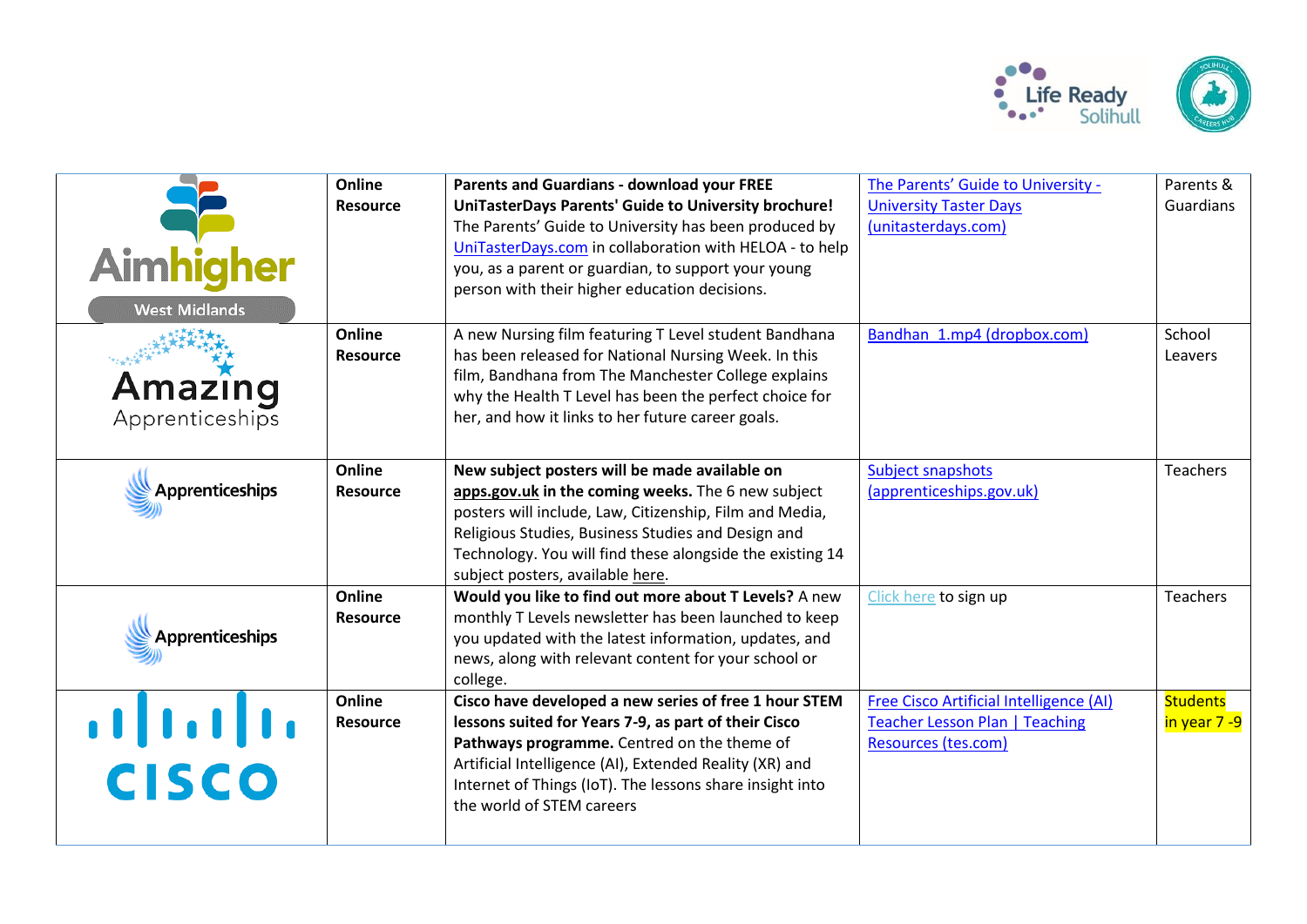

| <i><b>T-LEVELS</b></i>    | Online<br><b>Resource</b>                | The T Levels website has the latest listings of T Level<br>providers in your area. Simply type in your postcode<br>and you will be able to see what's happening in your<br>area! From next September there will be around 400<br>providers offering T Levels, including all General FE<br>Colleges.                                                                                          | Find a T Level   T Levels                                                                                                         | School<br>Leavers                                  |
|---------------------------|------------------------------------------|----------------------------------------------------------------------------------------------------------------------------------------------------------------------------------------------------------------------------------------------------------------------------------------------------------------------------------------------------------------------------------------------|-----------------------------------------------------------------------------------------------------------------------------------|----------------------------------------------------|
| <b>GOV.UK</b>             | Online<br><b>Resource</b>                | Have you seen the latest T Level resources? They<br>include a Digital Toolkit for teachers, a teacher's guide to<br>T Levels and a fun and engaging Student Activity Pack.                                                                                                                                                                                                                   | T Levels resources for teachers and<br>careers advisers - GOV.UK<br>(www.gov.uk)                                                  | <b>Teachers</b><br>& Careers<br>Leaders            |
| <b>Careerpilot</b>        | <b>Webinars on</b><br>multiple<br>dates. | Introduction to Career Pilot webinars for Careers<br>Leaders. By the end of the session, attendees will<br>know:<br>What Careerpilot offers to students, parents,<br>$\bullet$<br>advisers and schools<br>More about the 4 zones of Careerpilot, including<br>$\bullet$<br>resources and reports<br>How Careerpilot can support you in meeting the<br>$\bullet$<br><b>Gatsby Benchmarks</b>  | <b>Introduction to Careerpilot for national</b><br>subscribers Tickets, Multiple Dates  <br>Eventbrite                            | Careers<br>Leaders                                 |
| Teach<br><b>Computing</b> | Online<br><b>Resource</b>                | Access our range of GCSE computer science learning<br>materials that currently cover around 50% of the GCSE<br>computer science curriculum $-$ all for free. The new<br>GCSE computer science topics have introductory videos<br>to help your students to preview the topic. The videos<br>also provide the context for the topic explaining how and<br>why it is relevant in today's world. | teachcomputing@bishopchalloner.bha<br>m.sch.uk / 0121 441 6128.<br><b>Isaac Computer Science for GCSE</b><br>(teachcomputing.org) | <b>Students</b><br>in year 10 -<br>$\overline{11}$ |